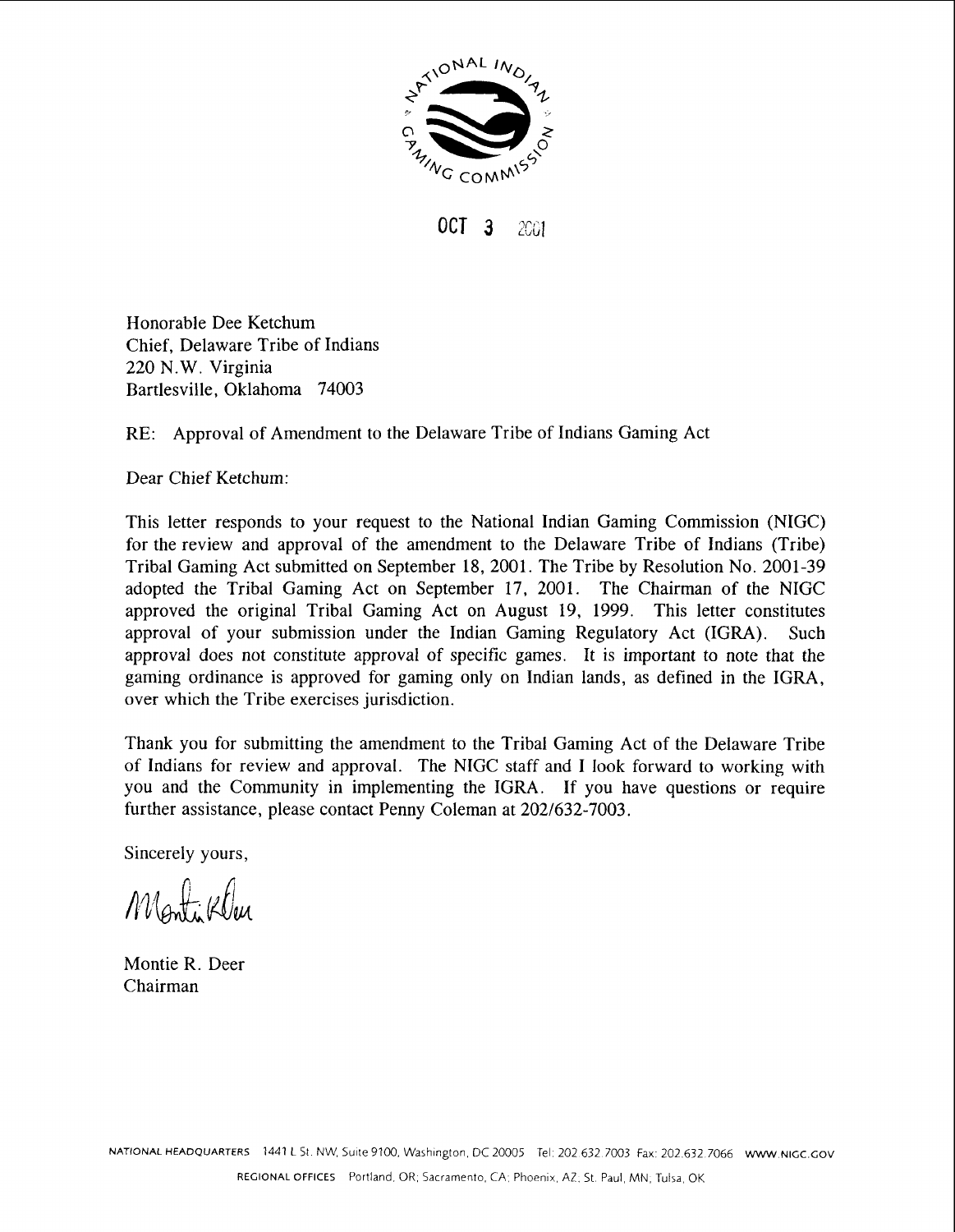SEP 2 5 2001



.- . -

# DELAWARE TRIBE OF INDIANS

**220 N.W. VIRGINIA BARTLESVILLE, OKLAHOMA 74003 TELEPHONE: (918) 336-5272 FAX: (918) 336-551 3** 

## **A RESOLUTION OF THE TRIBAL COUNCIL of tlie DELAWARE TRIBE OF INDIANS regarding amendment to Delaware Indian Gaming Act Resolution 2001-39**

- **WHEREAS,** The Delaware Tribal Council is authorized by Article V of the Constitution and Bylaws of the Delaware Tribe  $(1982)$  to represent the Delaware Tribe and act in all matters that concern the general welfare of the tribe; and
- **WHEREAS,** The Delaware Tribe of Indians having its principal seat of government in the City of Bartlesville, Oklahoma, is recognized and eligible to receive services from the United States by virtue of its status as an Indian tribe (61 Fed. Reg. 58212 (1996)); and,
- **WHEREAS,** On June 15, 1999, the Delaware Tribal Council adopted the Delawarc Indian Gaming Act by Resolution 99-22; and,
- **WHEREAS,** By letter of August 19, 1999, the Chairman of the National Indian Gaming Commission officially approved tlie tribe's gaming act pursuant to tlie Indian Gaming Regulatory Act (IGRA); and,
- **WHEREAS,** The Tribe finds that it is necessary to amend the Act to include a provision requiring cacli tribal gaming facility to pay an annual licensing fee to reimburse the tribe's costs for regulating each facility.

**NOW THEREFORE BE IT RESOLVED, by the Delaware Tribal Council that Section 5 of the Delaware** Indian Gaming Act is hereby amended by adding the following sub-section  $(c)$  as indicated by the underlined language:

> Section 5. Class **I1** and Class **I11** Gaming Authorized; Ownership Restrictions; and Gaming Facility Licenses.

- $(a)$  Generally ....
- (b) Tribal Gaming Operations Licenses....

Licensing Fee. Prior to the issuance of the Tribal Gaming Operations License,  $(c)$ and each year thereafter upon the anniversary of the issuance of the initial license, the gaming. facility or operation shall remit to the Tribal Council a Gaming Operations Licensing Fee to help defray the expense incurred by the Tribe in licensing and regulating the facility under federal and tribal law. Said fee shall be set by the Tribal Council each vear based upon the relative sizc of the facility; provided,